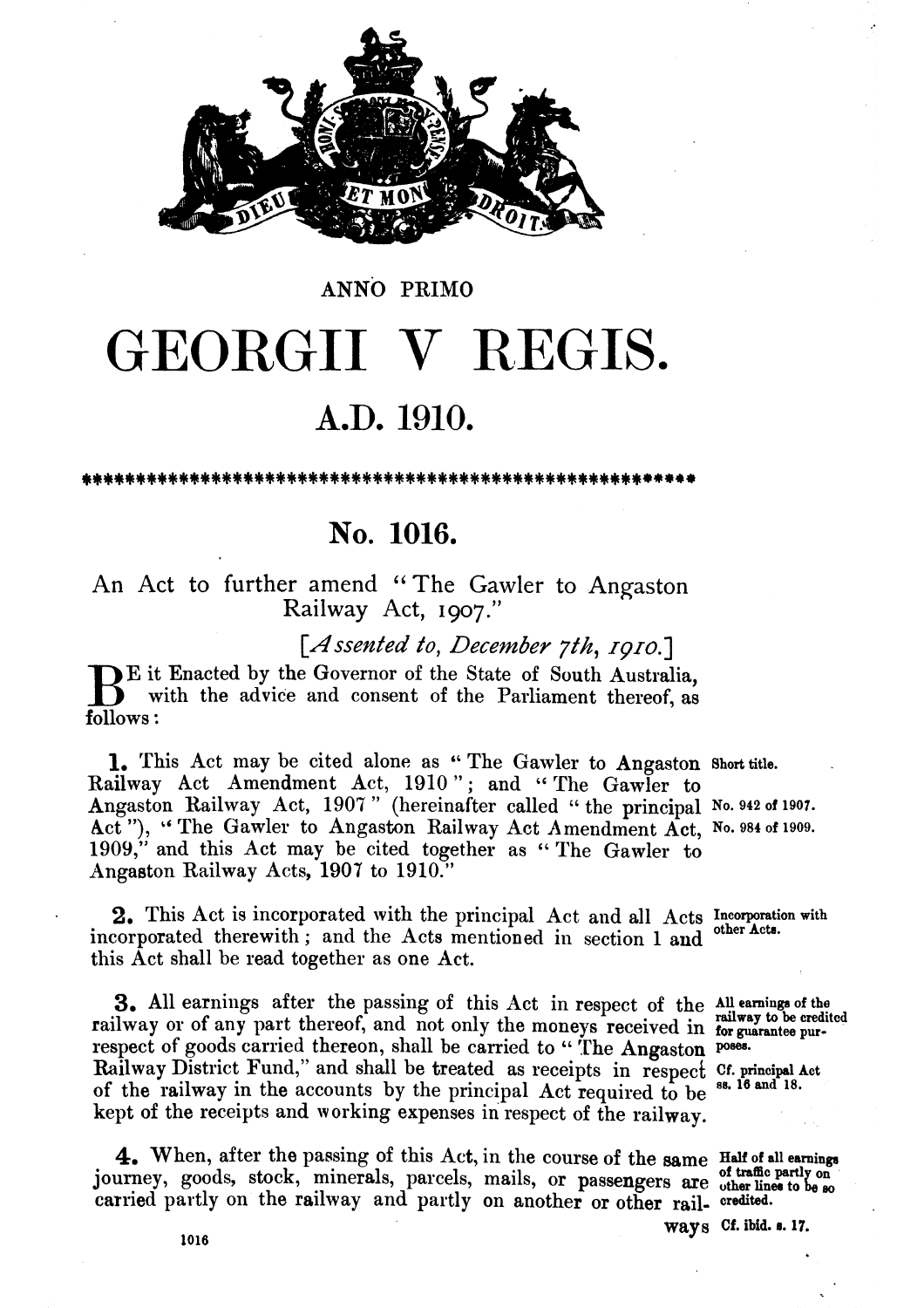#### The Gawler to Angaston Railway Act Amendment Act.-1910.

ways in the said State, one-half of the earnings on account of such carriage on such other railway or railways (in addition to the whole of the earnings on account of such carriage on the railway) shall be carried to the said fund, and shall be treated as receipts in respect of the railway in the said accounts.

What deemed **5.** For the purposes of determining what expenses are to be paid vorking expenses for out of the said fund, and of keeping the said accounts, the working **Polymous** of the said fund, and of keeping the said accounts, the working purposes of the said accounts of the relations of  $\mathbb{R}^n$ expenses of or in respect of the railway shall be the following :-

- J. The expemes of and incidental to the carriage, loading, and unloading of goods, stock, minerals, parcels, mails, and passengers on the railway ;
- **11.** The expenses of maintaining the railway, and the works and conveniences connected therewith or for the purposes thereof; and
- **111.** Such proportion of the expenses of maintaining, and (subject to subdivision *(b)* hereof) of repairing and replacing the rolling-stock used for working the railway, as the Commissioner considers fairly attributable to the working of the railway ;

but shall not include—

- *(a)* Amounts paid in respect of personal injuries suffered by passengers, employés of the Commissioner, or other persons on the railway, whether whilst travelling or not ;
- *(h)* The expenses of repairing or replacing rolling-stock damaged or destroyed on the railway otherwise than by ordinary wear and tear; or
- (c) Amounts paid in respect of damages to property through fires caused by running trains on the railway :

Provided that in all cases the decision of the Commissioner of Public Works upon the question whether any item is or is not a working expense of or in respect of the railway shall be final and conclusive for the purposes of the principal Act and this Act.

**purpoees of** 

 $\label{eq:1} \mathcal{D}_{\mathcal{C}}(\mathbf{y}) = \frac{1}{\sqrt{2\pi}} \sum_{\mathbf{y} \in \mathcal{C}} \mathcal{D}_{\mathcal{C}}(\mathbf{y})$ 

**Foregoing provisions 6.** Nothing in this Act shall affect the validity of any payment not to be retrospective. out of the said fund, or of any entry in the said accounts, made before the passing of this Act ; nor shall the foregoing provisions of this Act apply to any payment to be made out of the said fund, or to any entry to be made in the said accounts, in respect of anything which happened before the passing of this Act.

Accounts under the **7.** The said accounts are required merely for the purposes of the Act are merely for special for provisions of the purpose  $\mathbf{A}$  at (as amonded by this special financial provisions of the principal Act (as amended by this Act); and it shall not be deemed necessary for such accounts to in any way interfere with or affect any other accounts usually kept by the Commissioner, or which he is required to keep, **for** any other purpose :